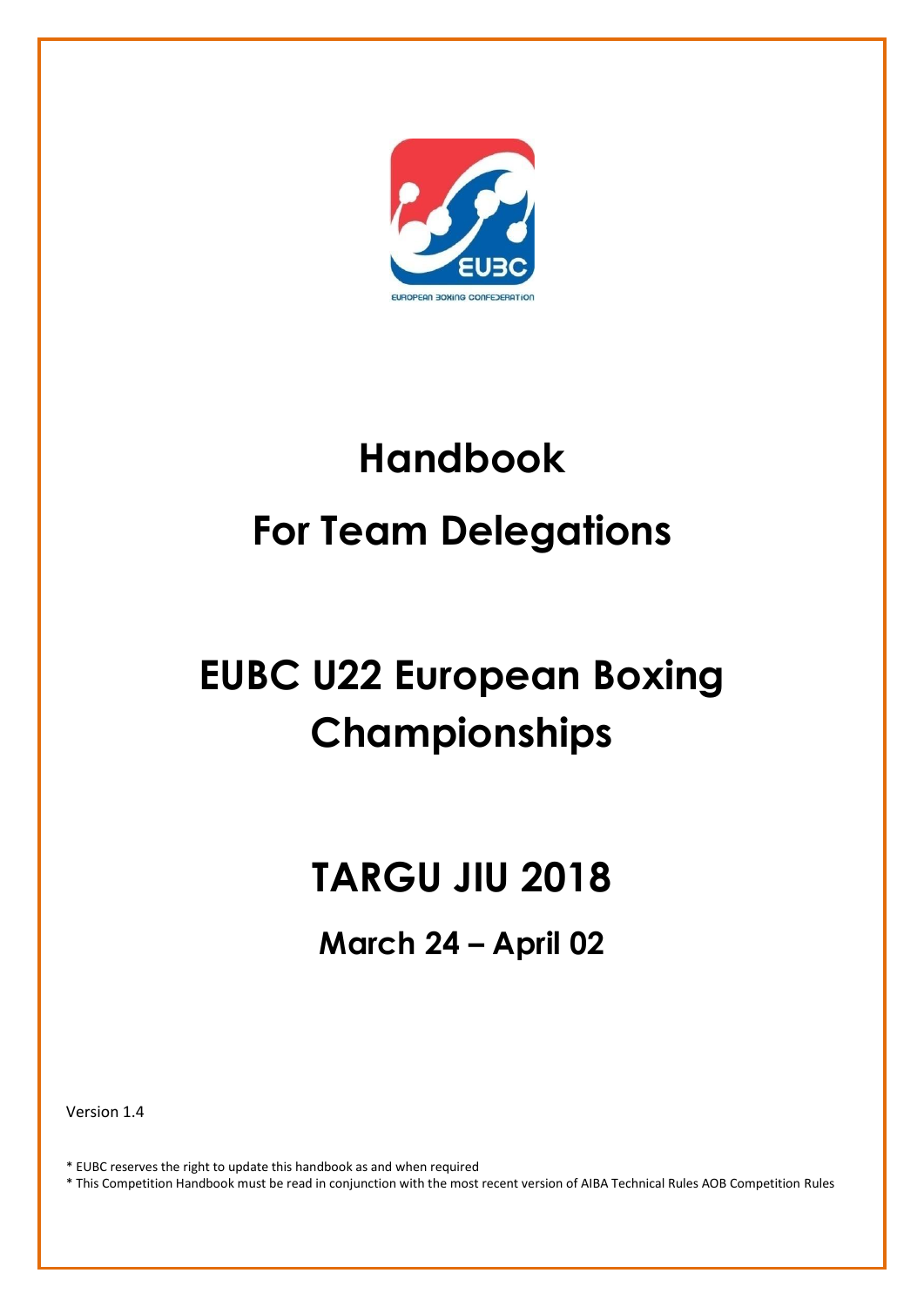TO: EUBC National Member Federations DATE: February 7, 2018 SUBJECT: EUBC U22 European Boxing Championships, Targu Jiu 2018

Dear Presidents and Secretaries General, Dear EUBC Boxing Family,

It is my great pleasure to extend an invitation to all EUBC National Member Federations to participate in the upcoming EUBC U22 European Boxing Championships, which will be held from March 24 to April 02, 2018 in Targu Jiu, Romania!

I am certain that after the success of the last edition of the EUBC U22 European Boxing Championships Braila 2017, the Romanian Boxing Federation, along with the Local Organizing Committee will provide another well-set-up stage to our young Elite male and female boxers to gain competitive experience at the highest international level.

If you have any questions to the competition, please contact the EUBC office at [eubc.office@gmail.com](mailto:eubc.office@gmail.com) or the LOC office at viorels2001@yahoo.com.

EUBC is looking forward to this event in Romania!

Sincerely yours,

francephicul

**Franco Falcinelli EUBC President**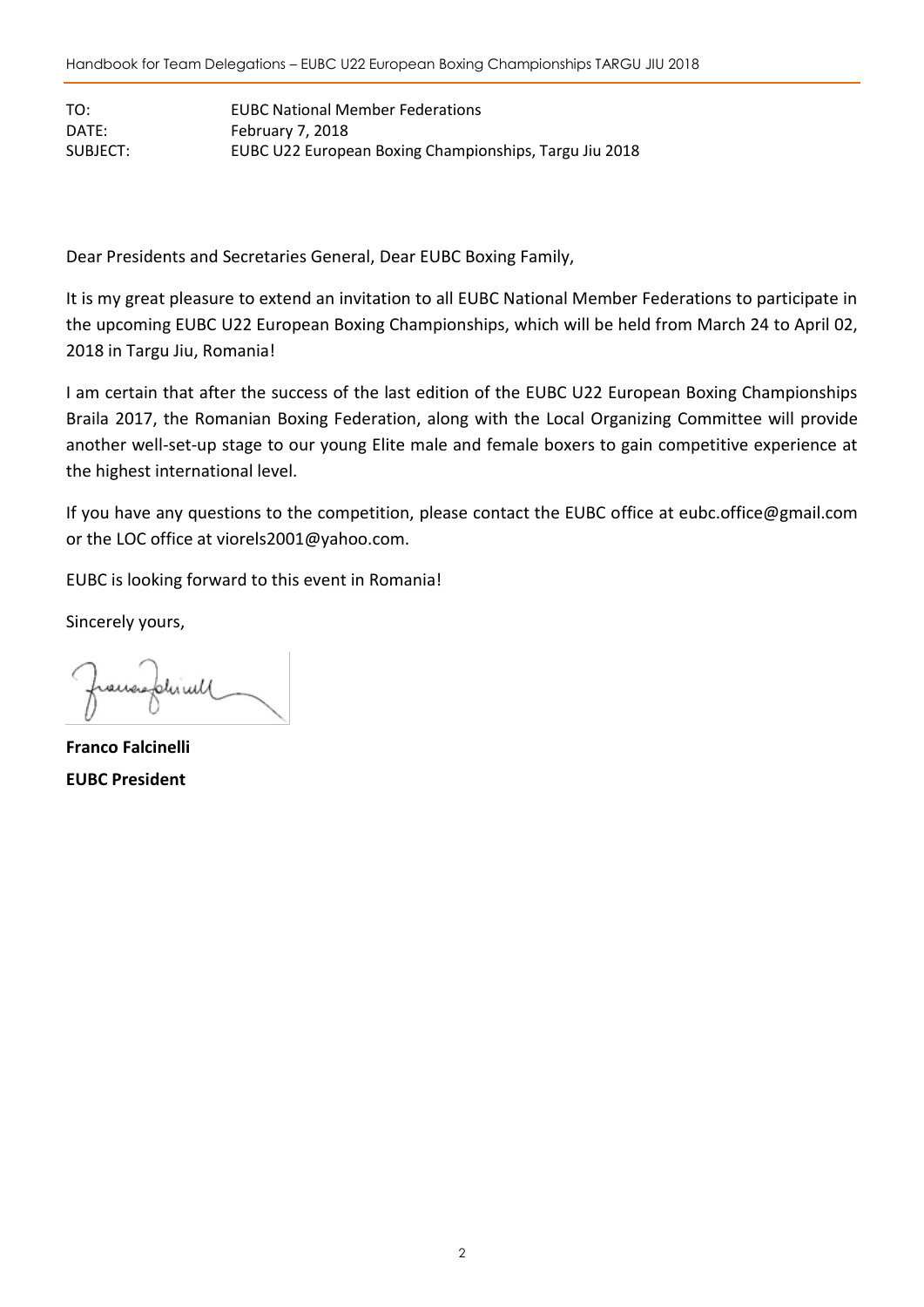#### **TABLE OF CONTENTS**

| 1 <sub>1</sub> |  |
|----------------|--|
| 2.             |  |
| 3.             |  |
| 4.             |  |
| 5.             |  |
| 6.             |  |
| 7.             |  |
| 8.             |  |
| 9.             |  |
|                |  |
|                |  |
|                |  |
|                |  |
|                |  |
|                |  |
|                |  |
|                |  |
|                |  |
|                |  |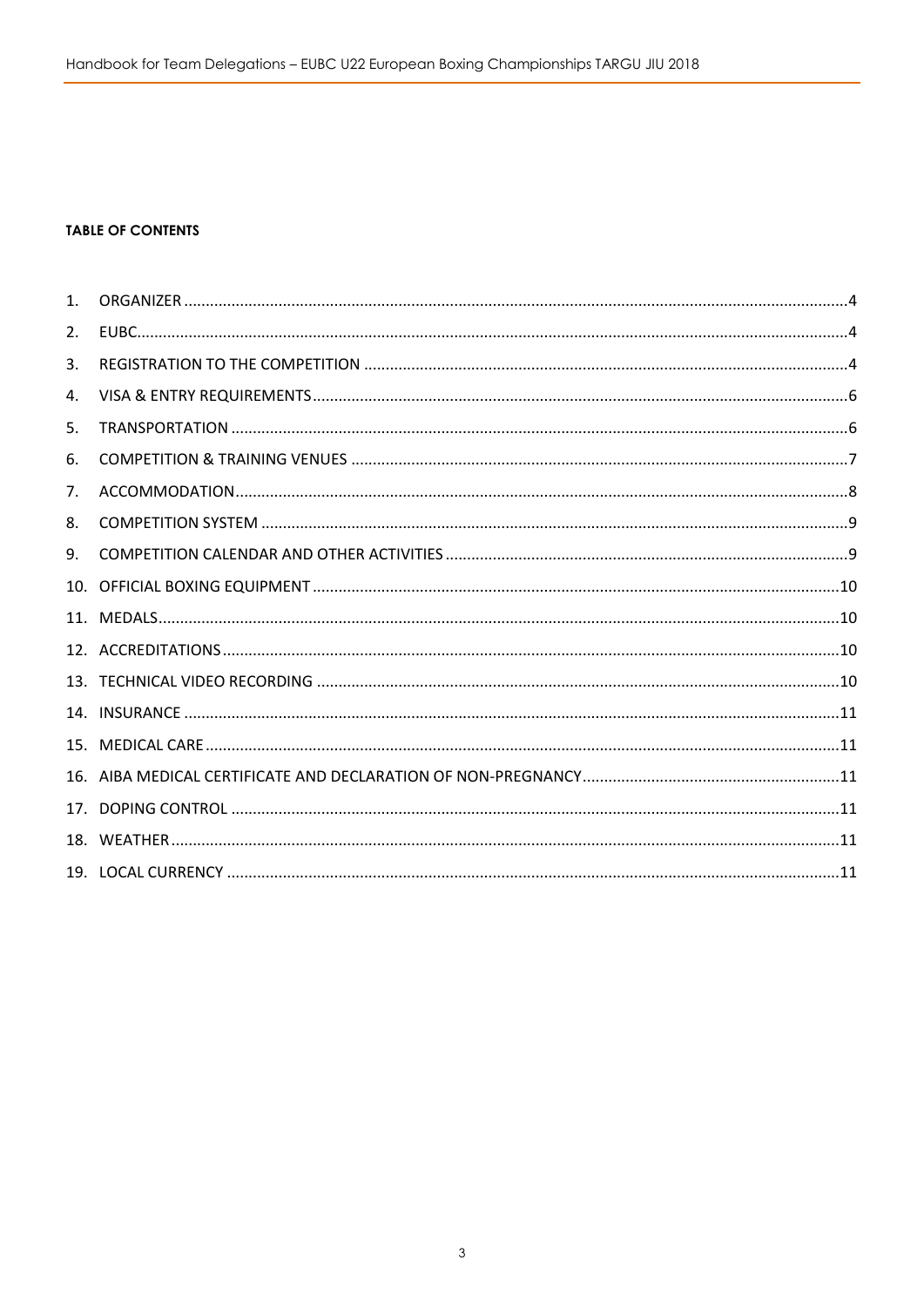Handbook for Team Delegations – EUBC U22 European Boxing Championships TARGU JIU 2018

## <span id="page-3-0"></span>**1. ORGANIZER**

The Romanian Boxing Federation, affiliated to AIBA and EUBC, has been entrusted with the organization of the EUBC Men's and Women's Under 22 European Boxing Championships 2018.

Address: Street Vasile Conta Nr 16, Floor 7, Rooms 715, 718, Sector 2, Bucharest, Romania

Tel.: +40213170185

Email: officefrbox@gmail.com

<span id="page-3-1"></span>Competition Manager is Mr. Viorel Sima.

## **2. EUBC**

#### **2.1. Headquarters Contact Details**

| <b>Registrations for Team Delegations:</b> | alexandr.egorov@eubcboxing.org |
|--------------------------------------------|--------------------------------|
| <b>Competition related:</b>                | alexandr.egorov@eubcboxing.org |
|                                            | d.gaistruk@gmail.com           |
| Press & Media related:                     | sportmoroni@gmail.com          |

For any additional information about the EUBC U22 European Boxing Championships, please contact the EUBC Executive Director at alexandr.egorov@eubcboxing.org and EUBC Competition Manager at d.gaistruk@gmail.com.

#### **2.2. Competition Officials**

The Championship is a 3 Star (as per AOB Competition Rules) event and will be officiated by AIBA Certified International Technical Officials and Referees & Judges.

The Technical Delegate of the EUBC U22 European Boxing Championships Targu Jiu 2018 is Mr Marko Marovic.

## <span id="page-3-2"></span>**3. REGISTRATION TO THE COMPETITION**

All registrations for Team Delegations must be done via the AIBA database (https://www.aiba-database.org/nf).

The database is open for registrations from **February 9, 2018.**

Please find a summary table below:

| <b>Registration for</b>                | Done by                           | <b>Deadline</b> |
|----------------------------------------|-----------------------------------|-----------------|
| <b>Boxers</b>                          | Each National Federation via AIBA | March 2         |
|                                        | database                          | $(23:59$ GMT)   |
| <b>Team Officials</b>                  | Each National Federation via AIBA | March 2         |
|                                        | database                          | $(23:59$ GMT)   |
|                                        | Each National Federation via AIBA | February 28     |
| Referees & Judges (AIBA 2-3 Star only) | database                          | (23:59 GMT)     |
| Arrival/Departure time of Team         | Each National Federation via AIBA | March 2         |
| Delegation                             | database                          | $(23:59$ GMT)   |
|                                        | Each National Federation via AIBA | March 2         |
| Rooming List                           | database                          | (23:59 GMT)     |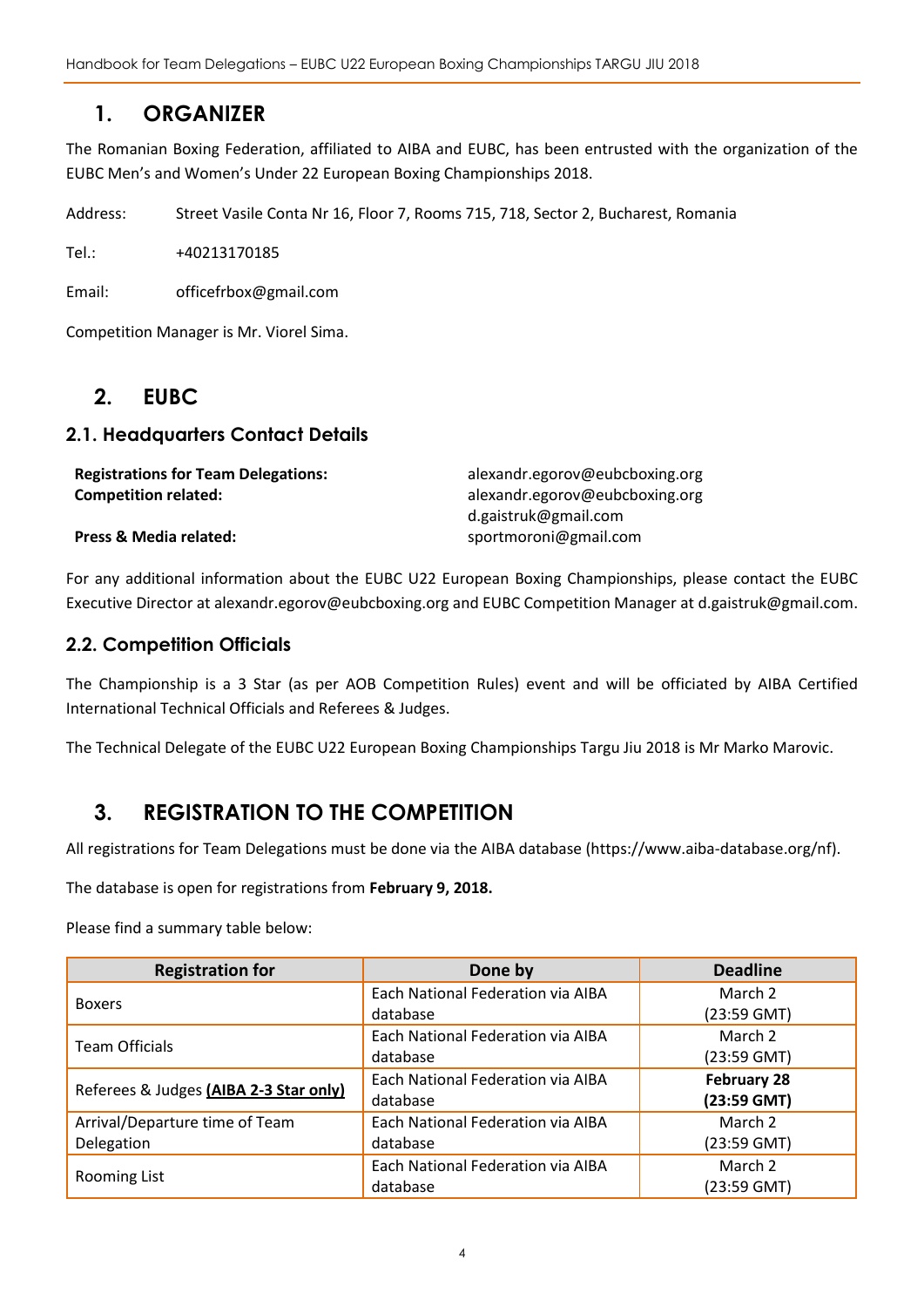#### **3.1. Participating Boxers**

Men and women boxers between the age of 19 and 22 according to their year of birth (born between January 1, 1996 and December 31, 1999) will be eligible to compete in the following categories:

Elite Men: 46-49 kg, 52 kg, 56 kg, 60 kg, 64 kg, 69 kg, 75 kg, 81 kg, 91 kg, 91+ kg.

Elite Women: 45 – 48 kg, 51 kg, 54 kg, 57 kg, 60 kg, 64 kg, 69 kg, 75 kg, 81 kg, 81+ kg.

Entering "Reserve boxer" in the database is encouraged, in case a National Federation is hesitating in its selection between two or more boxers, or would like to have a substitution in case of injury. This function will allow National Federations to register more than one boxer in the same weight category and offers a possibility to choose which boxer will represent the National Federation at any moment prior to the General Weigh-In. Nevertheless, only one boxer will be allowed to compete in each weight category per National Federation.

#### **3.2. Coaches**

Each Boxer can to be accompanied to the ring by up to three (3) Seconds. However, only two (2) Seconds may mount the apron of the ring and only one (1) may enter the ring.

 All boxers must be accompanied by AIBA certified coaches (1, 2 or 3-star) or AIBA certified cutmen at ringside during the bouts

National Level coaches or cutmen, who have not been certified through AIBA, will not be allowed access to the FOP and must be registered as Extra Officials. If any Team Delegation does not have an AIBA Certified coach (1, 2 or 3 star), a representative of such Team Delegation must raise this issue at the Technical Meeting in order for arrangements to be made with another Team Delegation to delegate certified coach or cutman.

#### **3.3 Referees & Judges**

It is **mandatory** for all Referees & Judges **(AIBA 2 – 3 Stars only)** to be appointed by their respective National Federations and approved by EUBC. R&Js have to be registered in AIBA Database by **February 28**, **2018** and will be subject to a final confirmation by the EUBC R&J Commission.

It is **mandatory** for all Delegations with 3 or more participating boxers to delegate an accompanying qualified AIBA R&J.

#### **3.4. Team Officials**

Each Team Delegation can have the following number of Team Officials:

- $\checkmark$  1 Team Manager
- $\checkmark$  1 Team Physician
- $\checkmark$  1 Physiotherapist
- **1 Referee&Judge (2-3 Star AIBA Certified)**
- $\checkmark$  Number of coaches according to below table:
	- $\circ$  1 3 Boxers: Up to 4 Coaches
	- $\circ$  4 7 Boxers: Up to 5 Coaches
	- $\circ$  8 10 Boxers: Up to 6 Coaches
	- o 10 20 Boxers: Up to 8 Coaches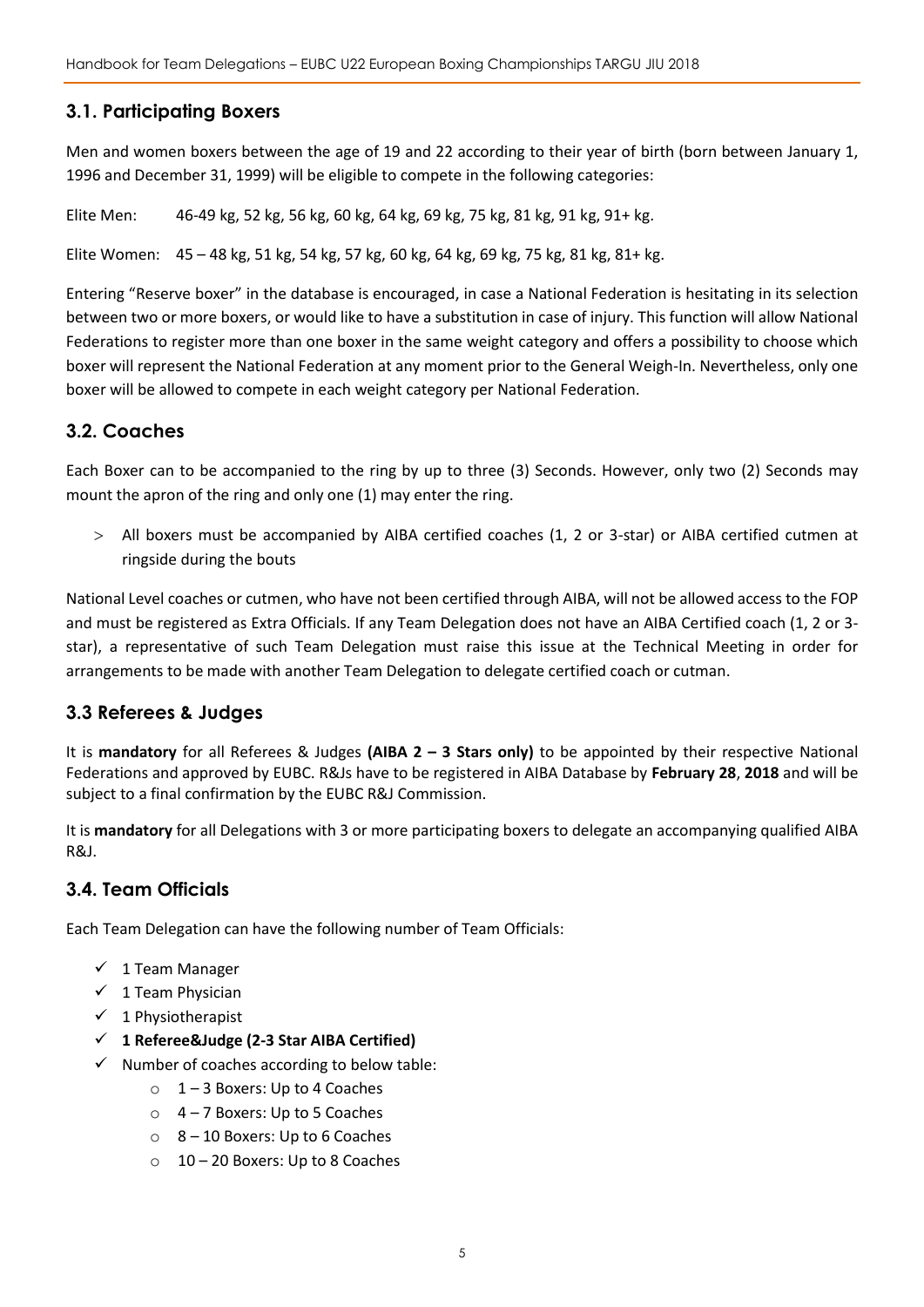### **3.5. Extra Officials**

See article 12.2 of this document for other accompanying National Federations' members and liaise with the LOC regarding this matter.

## <span id="page-5-0"></span>**4. VISA & ENTRY REQUIREMENTS**

LOC will provide visa assistance, if required.

**For any information please contact:** Mr. Viorel Sima by Tel : +40769000970 or Email : viorels2001@yahoo.com

Team Delegations requiring visas must immediately request it at the Romanian Embassy / Consulate of their respective country. LOC will provide landing visa support letters for all Team Delegations, which do not have a Romanian Embassy / Consulate in their country. In this case, please contact Mr. Viorel Sima immediately and provide valid passport copies of the applicants.

#### **Deadline to submit visa requests: February 20, 2018 (23:59 GMT)**

<span id="page-5-1"></span>Please note that after this deadline the LOC cannot guarantee the acquisition of Visas by Team Delegation.

## **5. TRANSPORTATION**

#### **5.1. International Transportation**

All flight information related to Team Delegations must be entered in the AIBA Database during the registration period and additionally sent to the LOC at viorels2001@yahoo.com. The main airports of arrival and departure will be Craiova International Airport (CRA) and Bucharest Henry Coanda Airport (OTP).

#### **Deadline to submit arrival and departure information: March 2, 2018 (23:59 GMT)**

#### **5.2. Local Transportation**

Local transportation will be provided by the organizers to and from the airport, to and from the hotel, to and from competition venue as well as training venues. In case of questions or emergencies upon arrival at the airport, please contact Mr. Viorel Sima at +40769000970.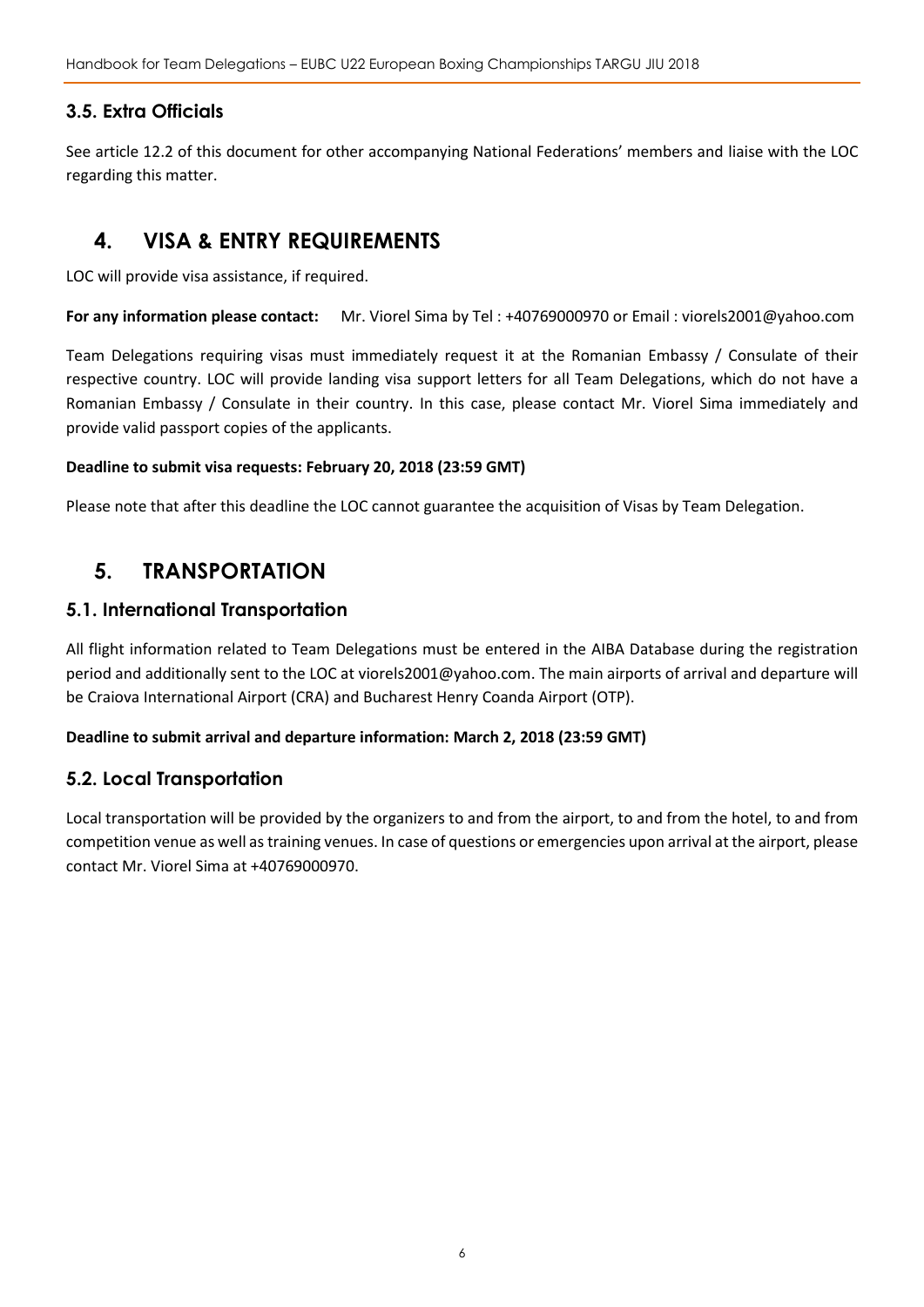## <span id="page-6-0"></span>**6. COMPETITION & TRAINING VENUES**

## **6.1. Competition Venue**

## **Polivalenta Sports Hall**



- Capacity: 2.000 Seats
- Address: Bulevardul Constantin Brancusi 7, Targu Jiu 210192, Romania, Gorj District
- > Telephone: +40253 223 2892
- Website: http://www.csenergia.ro/

#### **6.2. Training Venue**



## **Sala de box Lotrului**

- > Address: Strada Lotrului Nr 7, Targu Jiu , Romania, Gorj District
- Telephone: +40253 223 289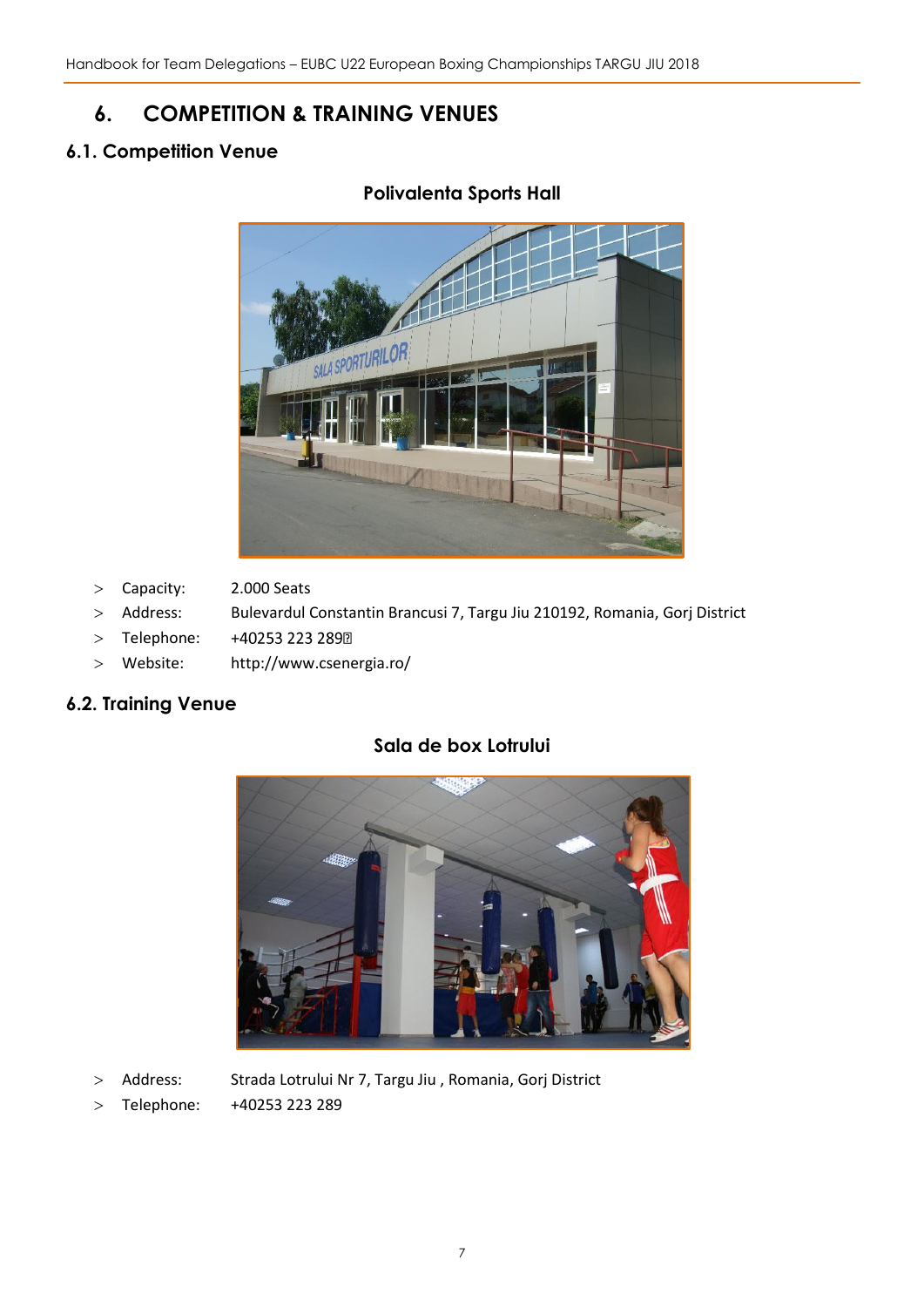## <span id="page-7-0"></span>**7. ACCOMMODATION**

Allocation of single, twin and triple rooms for Team Delegations must be entered in the AIBA Database by March 4, 2018 (23:59 GMT). Additionally, the rooming list must be sent to the LOC via email at viorels2001@yahoo.com.

#### **Deadline to submit accommodation information: March 2, 2018 (23:59 GMT)**

#### **7.1. Hotel for Team Delegations**

**Important:** Only Team Delegation Members(as per point 3.4 above) who are timely registered in the AIBA Database will be allowed to stay in Team Delegation Hotel.

#### **Team Delegation Hotel**

- > Name: Hotel Gorj 3\*\*\*
- Address: Calea Eroilor 6, Targu Jiu, Romania
- > Phone Nr: +40 253 211 567

#### Distance to Competition Venue: 500 meters



Services and facilities at Team Delegation Hotel:

- $\checkmark$  Separate dining area for EUBC Team Delegations
- Parking
- $\checkmark$  TV
- $\checkmark$  Free wi-fi
- $\checkmark$  Swimming pool
- Laundry Service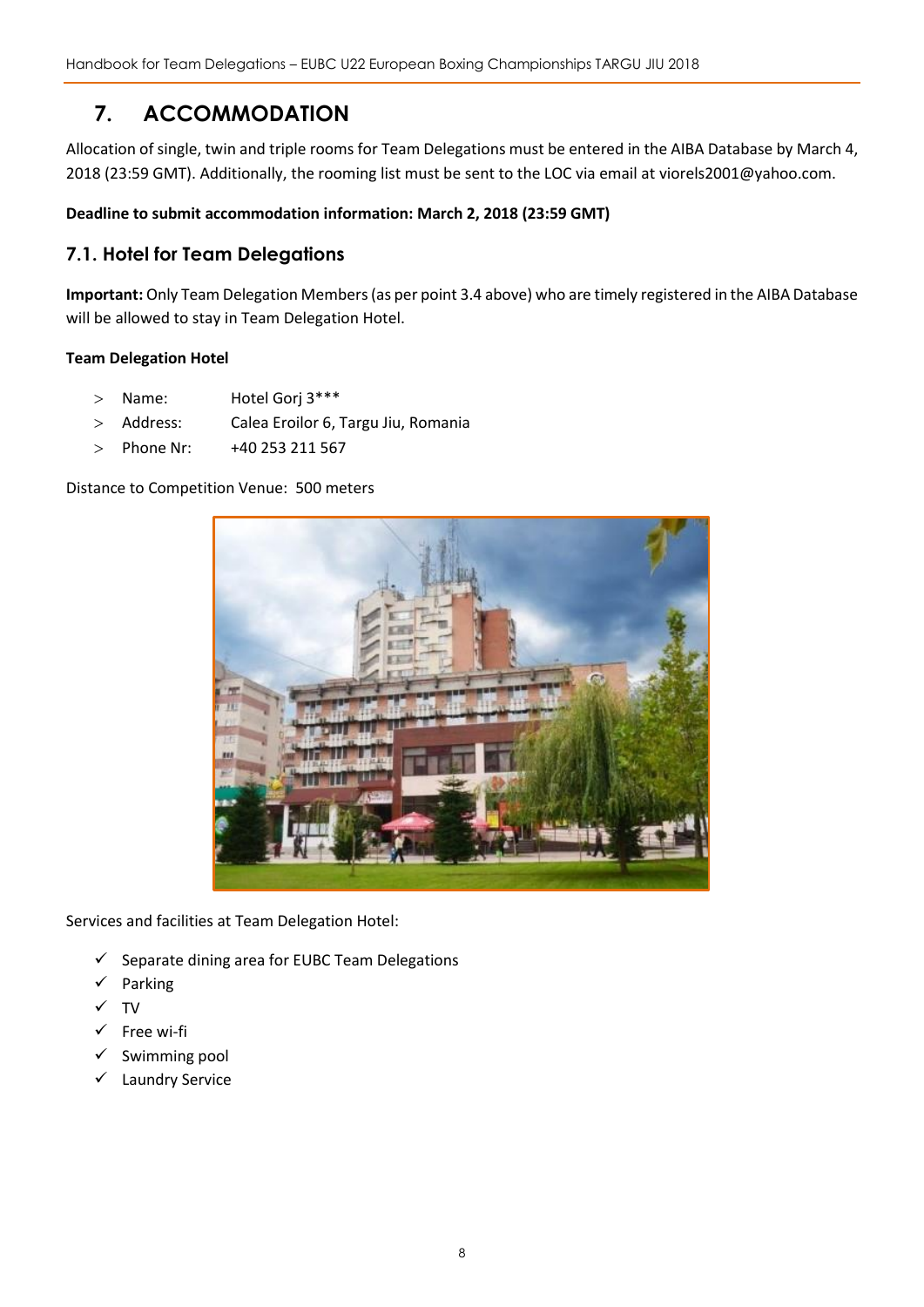### **7.2. Room rates**

#### **7.2.1 Room rates for Team Delegations**

- > Single Occupancy: EUR 60 / night / person
- Twin Occupancy: EUR 50 / night / person

The room rate will be available during the entire Event Period, as well as for any early arrivals (at LOC discretion), should Teams wish to arrive earlier. Room rate includes full board (3 meals per day).

#### **7.2.2 Room rates for Referees & Judges**

All R&Js will be accommodated at Officials Hotel.

- > Single Occupancy EUR 60 / night / person
- Twin Occupancy EUR 50 / night / person

The room rate will be available during the entire Event Period, as well as for any early arrivals (at LOC discretion), should R&Js wish to arrive earlier. Room rate includes full board (3 meals per day).

#### **7.3. Payment conditions**

- All Team Delegations must pay their full room charges as above for the entire Event Period (March 24 April 2, 2018)
- Only on-site payment in CASH will be accepted (LOC will not be able to accept any other form of payment on site)
- Team Delegations will not be able to receive accreditation cards and hotel room keys if the payment is not made in full
- Extra Officials may be allowed to stay at the Team Delegation Hotel(s) by the LOC, subject to EUBC approval
- > No deposit will be charged upon registration

#### **7.4. Meals**

Three (3) meals per day will be served for Team Delegations and Officials. Daily menus will be in accordance with the AIBA Dietary Requirements. The meal hours will be:

| Breakfast: | $07:00 - 09:00$ |  |
|------------|-----------------|--|
|            |                 |  |

- $>$  Lunch:  $12:00 14:00$
- Dinner: 19:00 23:00

## <span id="page-8-0"></span>**8. COMPETITION SYSTEM**

The Championships will be run according to AIBA Technical Rules and AOB Competition Rules. The Official Draw will be conducted by Swiss Timing through an electronic draw. Two (2) rings will be used.

## <span id="page-8-1"></span>**9. COMPETITION CALENDAR AND OTHER ACTIVITIES**

Event Period March 24 – April 2, 2018

Competition Period: March 25 – April 1, 2018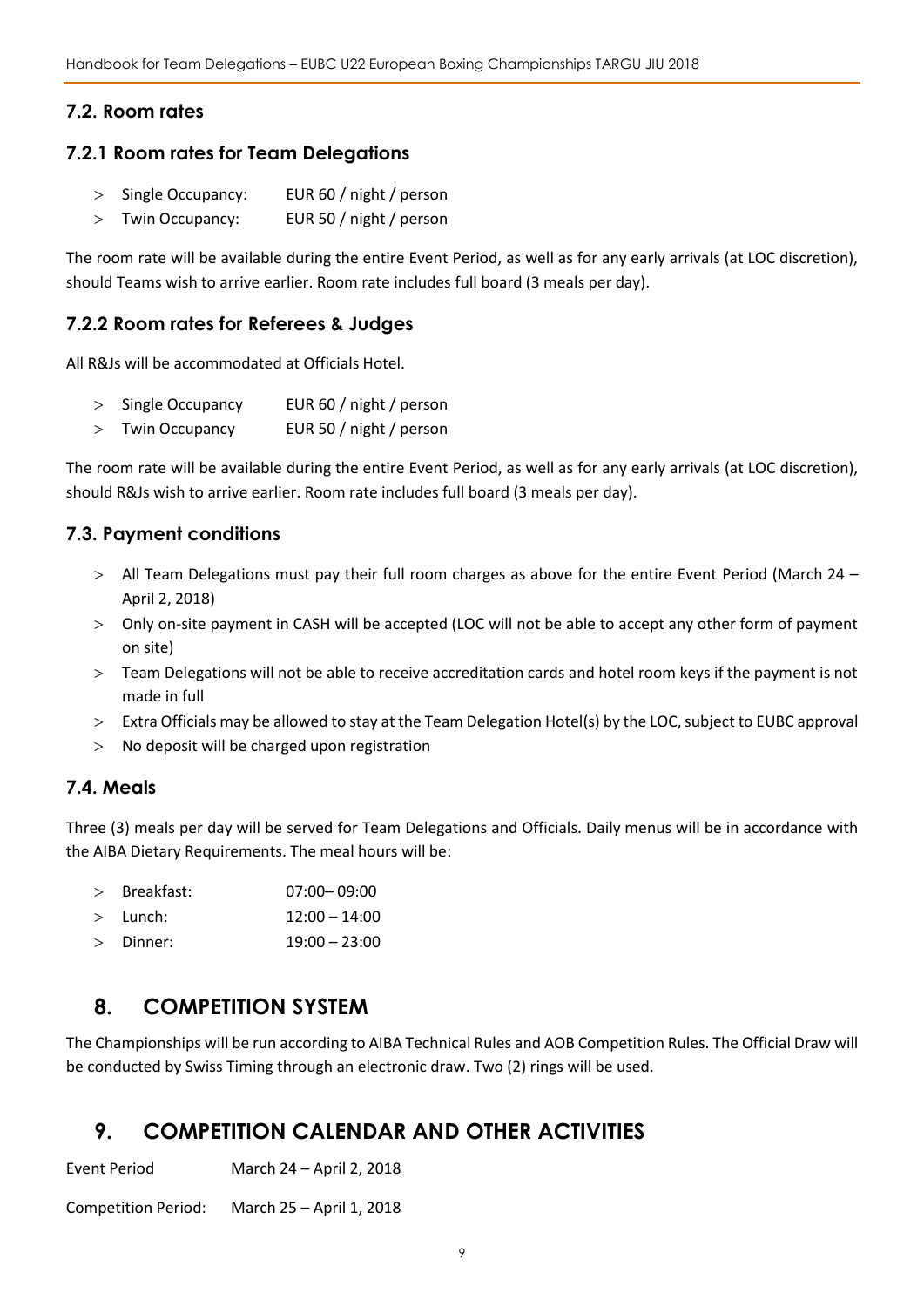Handbook for Team Delegations – EUBC U22 European Boxing Championships TARGU JIU 2018

| Event                           | Date, Time     | <b>Place</b>            |
|---------------------------------|----------------|-------------------------|
| <b>Team Delegation Arrivals</b> | March 24       |                         |
| <b>Technical Meeting</b>        | March 24 @ TBC | Hotel Gorj              |
| General Weigh-In                | March 25 @ TBC | Hotel Gorj              |
| <b>Official Draw</b>            | March 25 @ TBC | Hotel Gorj              |
| <b>Opening Ceremony</b>         | March 25 @ TBC | Polivalenta Sports Hall |
| Preliminaries                   | March 25 @ TBC | Polivalenta Sports Hall |
| Semi-Finals                     | March 31 @ TBC | Polivalenta Sports Hall |
| Finals                          | April 1 @ TBC  | Polivalenta Sports Hall |
| Departures                      | April 2        |                         |

## <span id="page-9-0"></span>**10. OFFICIAL BOXING EQUIPMENT**

All official boxing equipment for the EUBC U22 European Boxing Championships Targu Jiu 2018 will be provided by an AIBA Official Licensee.

## <span id="page-9-1"></span>**11. MEDALS**

LOC and EUBC will distribute medals for each Men and Women weight category:

- $\checkmark$  1st Place: gold medal (1)
- $\checkmark$  2nd Place: silver medal (1)
- $\checkmark$  3rd Place: bronze medal (1)
- $\checkmark$  4th Place: bronze medal (1)

## <span id="page-9-2"></span>**12. ACCREDITATIONS**

#### **12.1. For Team Delegations Members**

All Team Delegations' members (as listed in articles 3.1-3.5) who are timely registered for the event via the AIBA Database will receive their accreditations on site after the accommodation payment has been confirmed by the LOC.

#### **12.2. For Accompanying National Federations Members (Extra Officials)**

Each National Federation has the possibility to request up to six (6) additional accreditations for its internal needs and VIPs, by completing the accreditation request form and sending it back to eubc.office@gmail.com and viorels2001@yahoo.com no later than March 20, 2018 (23:59 GMT).

## <span id="page-9-3"></span>**13. TECHNICAL VIDEO RECORDING**

Each National Federation will be allowed to record bouts of their boxers with no more than one camera per ring. A specific technical area in the stands will be reserved for this purpose. Bout recordings are for technical purposes only and cannot be used for public broadcasting, including social media. Access to the technical video recording